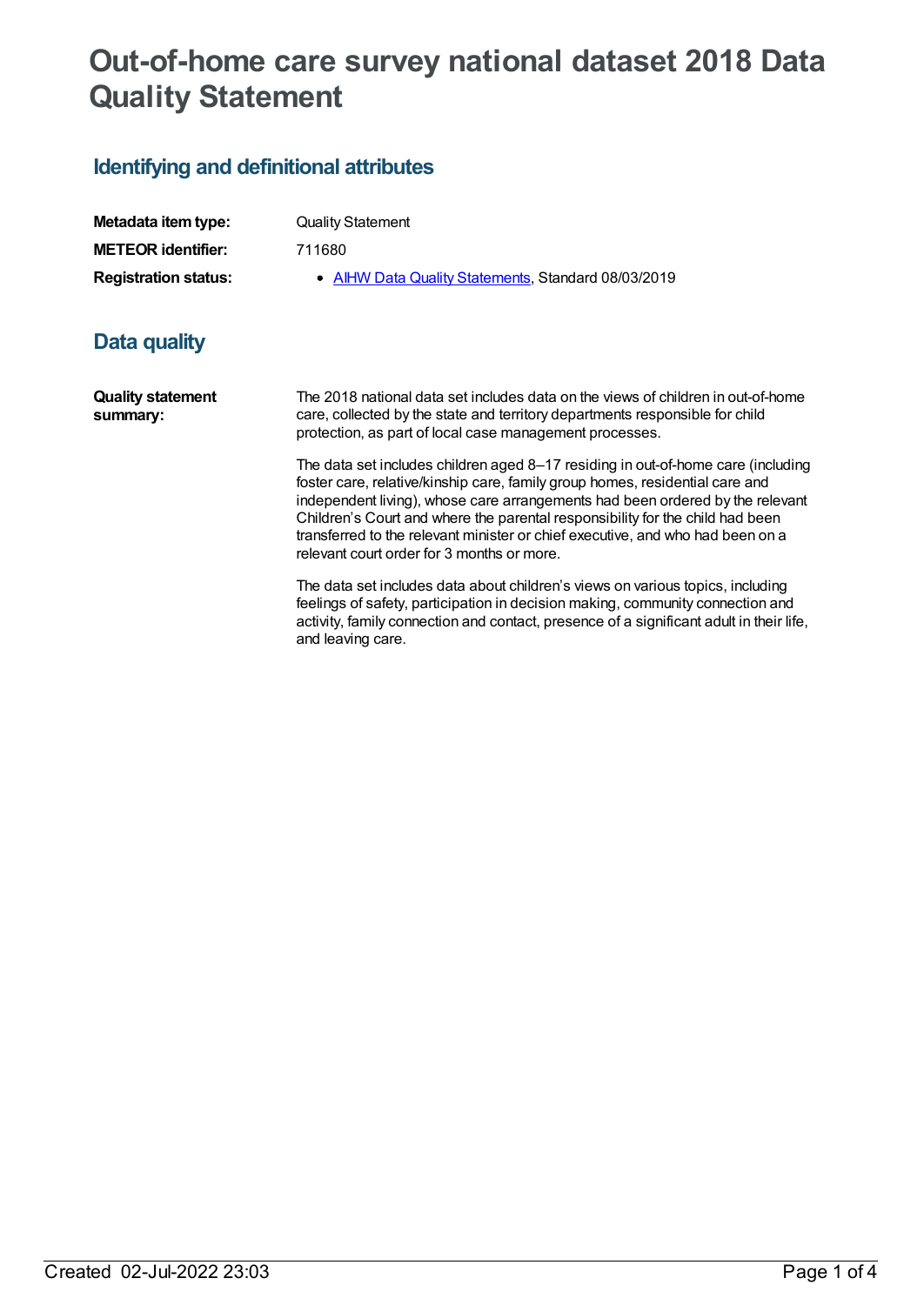| Institutional environment: | Unit record (child-level) data were provided to the Australian Institute of Health and<br>Welfare (AIHW) by the state and territory departments responsible for child<br>protection.                                                                                                                                                                                                                                                                          |
|----------------------------|---------------------------------------------------------------------------------------------------------------------------------------------------------------------------------------------------------------------------------------------------------------------------------------------------------------------------------------------------------------------------------------------------------------------------------------------------------------|
|                            | The AIHW is a major national agency set up by the Australian Government under<br>the Australian Institute of Health and Welfare Act 1987 to provide reliable, regular<br>and relevant information and statistics on Australia's health and welfare. It is an<br>independent corporate Commonwealth entity established in 1987, governed by a<br>management board and accountable to the Australian Parliament through the<br>Health portfolio.                |
|                            | The AIHW aims to improve the health and wellbeing of Australians through better<br>health and welfare information and statistics. It collects and reports information on a<br>wide range of topics and issues, ranging from health and welfare expenditure,<br>hospitals, disease and injury and mental health to ageing, homelessness, disability<br>and child protection.                                                                                   |
|                            | The Institute also plays a role in developing and maintaining national metadata<br>standards. This work contributes to improving the quality and consistency of<br>national health and welfare statistics. The Institute works closely with governments<br>and non-government organisations to achieve greater adherence to those<br>standards in administrative data collections to promote national consistency and<br>comparability of data and reporting. |
|                            | One of the main functions of the AIHW is to work with the states and territories to<br>improve the quality of administrative data and, where possible, to compile national<br>data sets based on data from each jurisdiction, to analyse the data sets and<br>disseminate information and statistics.                                                                                                                                                         |
|                            | The Australian Institute of Health and Welfare Act, in conjunction with the<br>compliance provisions of the Privacy Act 1988 (Cwlth), ensures that the data<br>collections managed by the AIHW are kept securely and under the strictest<br>conditions to preserve privacy and confidentiality.                                                                                                                                                               |
|                            | For further information, see the AIHW website www.aihw.gov.au.                                                                                                                                                                                                                                                                                                                                                                                                |
| <b>Timeliness:</b>         | The reference period for the 2018 dataset is from 1 January 2018 to 30 June 2018;<br>states and territories collected data as part of their local case management<br>processes during this period.                                                                                                                                                                                                                                                            |
|                            | The data set was collected for the second time for the 2018 reference period. As<br>such, there is 1 prior collection, from 2015. No subsequent collections are currently<br>confirmed, however it was originally conceived as a biennial collection.                                                                                                                                                                                                         |
| <b>Accessibility:</b>      | Publications containing data from this data set will be available on the AIHW<br>website www.aihw.gov.au/child-protection/. These reports are available free of<br>charge.                                                                                                                                                                                                                                                                                    |
|                            | Requests for unpublished data can be made by contacting the AIHW. See<br>https://www.aihw.gov.au/about-our-data/accessing-australian-government-data. A<br>cost-recovery charge may apply to requests that take substantial resources to<br>compile. Depending on the nature of the request, requests for access to<br>unpublished data may require approval from the state and territory data custodians<br>and/or the AIHW Ethics Committee.                |
|                            | General inquiries about AIHW publications can be made to the Digital and Media<br>Communications Unit on (02) 6244 1000 or via email to info@aihw.gov.au.                                                                                                                                                                                                                                                                                                     |
| Interpretability:          |                                                                                                                                                                                                                                                                                                                                                                                                                                                               |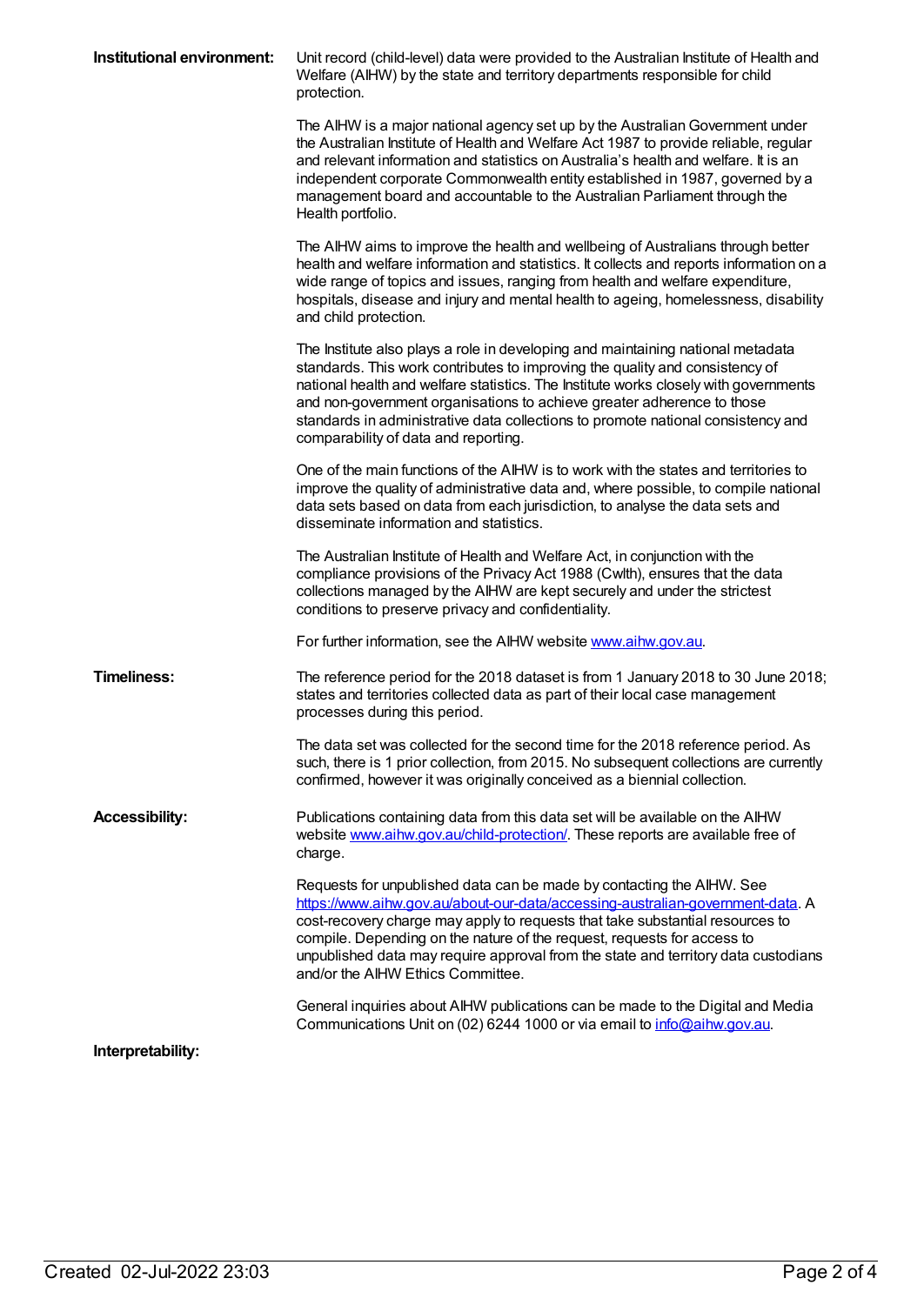| <b>Relevance:</b> | The data set includes children aged 8-17 years residing in out-of-home care<br>(including foster care, relative/kinship care, family group homes, residential care<br>and independent living), whose care arrangements had been ordered by the<br>relevant Children's Court and where the parental responsibility for the child had<br>been transferred to the relevant minister or chief executive, and who had been on a<br>relevant court order for 3 months or more.<br>Data were collected by the state and territory departments responsible for child                                                                                                                                                                                                                                                                                                                                                                                                                                                                                                                   |
|-------------------|--------------------------------------------------------------------------------------------------------------------------------------------------------------------------------------------------------------------------------------------------------------------------------------------------------------------------------------------------------------------------------------------------------------------------------------------------------------------------------------------------------------------------------------------------------------------------------------------------------------------------------------------------------------------------------------------------------------------------------------------------------------------------------------------------------------------------------------------------------------------------------------------------------------------------------------------------------------------------------------------------------------------------------------------------------------------------------|
|                   | protection. As the data were collected as part of local case management<br>processes, there was some variation in the sampling and administration<br>methodologies used across states and territories. A brief description of the<br>process used by each state and territory is provided in the report.                                                                                                                                                                                                                                                                                                                                                                                                                                                                                                                                                                                                                                                                                                                                                                       |
|                   | The data set includes data about children's views on various topics, including<br>feelings of safety, participation in decision making, community connection and<br>activity, family connection and contact, presence of a significant adult in their life,<br>and leaving care.                                                                                                                                                                                                                                                                                                                                                                                                                                                                                                                                                                                                                                                                                                                                                                                               |
|                   | Data sourced from the data set are used for reporting of selected indicators under<br>the National Standards for out-of-home care.                                                                                                                                                                                                                                                                                                                                                                                                                                                                                                                                                                                                                                                                                                                                                                                                                                                                                                                                             |
| <b>Accuracy:</b>  | Data were collected by the state and territory departments responsible for child<br>protection. As the data were collected as part of local case management<br>processes, there was some variation in the sampling and administration<br>methodologies used across states and territories. A brief description of the<br>process used by each state and territory is provided in the report. Data were<br>extracted from the state and territory data systems, according to definitions and<br>technical specifications agreed by states and territories and the AIHW.                                                                                                                                                                                                                                                                                                                                                                                                                                                                                                         |
|                   | The data set only includes in-scope children who participated in the data collection<br>that occurred as part of local case management processes. Response rates (that<br>is, the number of children approached, divided by the number of children who<br>completed the questions) for each state and territory are not known, but a national<br>response rate of 53% was reported in 2018. In-scope children who did not<br>participate in the data collection (for example, because the timing of their case<br>review did not align with the data collection reference period) are excluded from the<br>data set. It is difficult to determine the number of excluded children due to the<br>movement of children in and out of scope over the 6-month reference period. There<br>may be differences between the children included in the data set and those not<br>included, but the nature, extent and impact of potential biases in the final data set<br>used for analysis is uncertain.<br>Data for Western Australia were not available for indicators 8.1 (Community |
|                   | activity), 9.3 (Family contact) and for 10.2 (Sense of community for the question<br>'Are you helped to follow your religion, beliefs and customs where you live?')                                                                                                                                                                                                                                                                                                                                                                                                                                                                                                                                                                                                                                                                                                                                                                                                                                                                                                            |
| Coherence:        | The data set was collected for the second time in the 2018 reference period. As<br>such, there is 1 prior collection, from 2015. No subsequent collections are currently<br>confirmed; however, it was originally conceived as a biennial collection.                                                                                                                                                                                                                                                                                                                                                                                                                                                                                                                                                                                                                                                                                                                                                                                                                          |
|                   | Data were collected by the state and territory departments responsible for child<br>protection. As the data were collected as part of local case management<br>processes, there was some variation in the sampling and administration<br>methodologies used across states and territories. A brief description of the<br>process used by each state and territory is provided in the report. Data were<br>extracted from the state and territory data systems, according to definitions and<br>technical specifications agreed by states and territories and the AIHW.                                                                                                                                                                                                                                                                                                                                                                                                                                                                                                         |
|                   | In terms of coherence between the 2015 national pilot survey and the 2018 national<br>survey, state and territory sampling and administration methodologies were similar<br>across the two surveys. Some jurisdictions were not able to collect all of the<br>relevant national questions in both surveys. Further detail is provided in the report.<br>Data for Western Australia were not available for indicators 8.1 (Community<br>activity), 9.3 (Family contact) and for 10.2 (Sense of community for the question<br>'Are you helped to follow your religion, beliefs and customs where you live?')                                                                                                                                                                                                                                                                                                                                                                                                                                                                     |
| Data products     |                                                                                                                                                                                                                                                                                                                                                                                                                                                                                                                                                                                                                                                                                                                                                                                                                                                                                                                                                                                                                                                                                |

**Implementation start date:** 01/02/2015